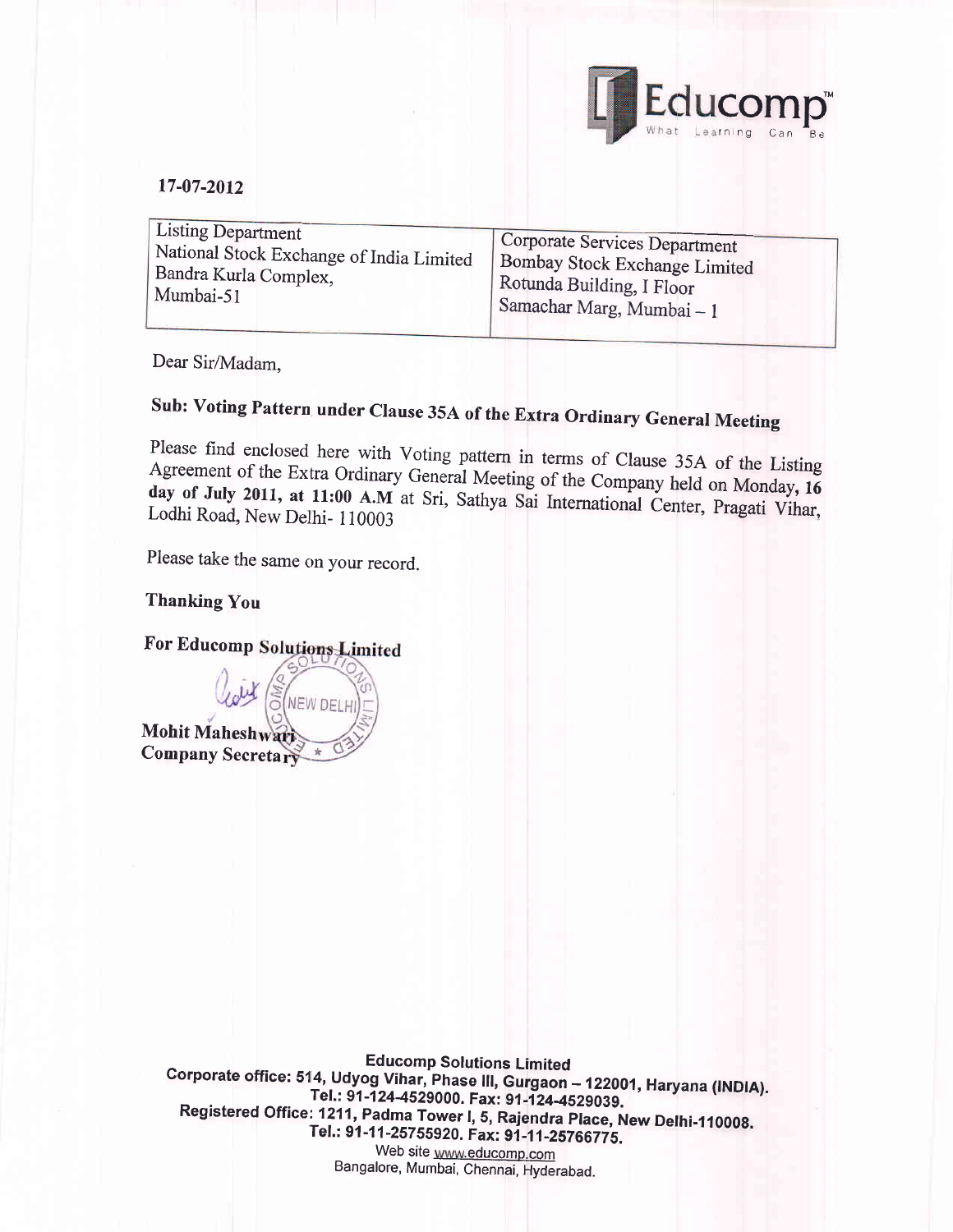

#### VOTING PATTERN IN TERMS OF CLAUSE 35A OF THE LISTING **AGREEMENT**

| Date of EGM                              |                                     |
|------------------------------------------|-------------------------------------|
|                                          | Monday July $16^{\text{th}}$ , 2012 |
| Total No. of Shareholders on record Date |                                     |

## NO. OF SHAREHOLDERS PRESENT IN THE MEETING EITHER IN PERSON OR THROUGH PROXY:

| <b>Promoters and Promoter Group:</b> |     |  |
|--------------------------------------|-----|--|
| <b>Public:</b>                       |     |  |
|                                      | 158 |  |

### NO. OF SHAREHOLDERS ATTENDED THE MEETING THROUGH VIDEO **CONFERENCING: Not Arranged**

| Promoters and Promoter Group: |  |
|-------------------------------|--|
| <b>Public:</b>                |  |
|                               |  |

(Agenda-wise)

| Item<br>No     | Detail of the<br>Agenda:                                                                                                                                                                                  | <b>Resolutio</b><br>n<br>required:<br>(Ordinary<br>/Special) | Mode of<br>voting:<br>(Show<br>of<br>hands/Poll/Postal<br>ballot/E-voting) | Remarks                               |
|----------------|-----------------------------------------------------------------------------------------------------------------------------------------------------------------------------------------------------------|--------------------------------------------------------------|----------------------------------------------------------------------------|---------------------------------------|
|                | Preferential Issue Of<br>Equity Shares And<br>Warrants<br>To<br>Promoter Group (A<br>P Eduvision Pvt. Ltd.<br>) And Non Promoter<br>Group Under<br>Chapter VII of The<br>SEBI (ICDR)<br>Regulations, 2009 | Special                                                      | Show of hands                                                              | Passed With<br>Requisites<br>Majority |
| $\overline{2}$ | FCCB Issue up to<br>USD 10 Million                                                                                                                                                                        | Special                                                      | Show of hands                                                              | Passed With<br>Requisites<br>Majority |

**Educomp Solutions Limited** Corporate office: 514, Udyog Vihar, Phase III, Gurgaon - 122001, Haryana (INDIA). Tel.: 91-124-4529000. Fax: 91-124-4529039. NEW DE Registered Office: 1211, Padma Tower I, 5, Rajendra Place, New Delhi-110008. Tel.: 91-11-25755920. Fax: 91-11-25766775. Web site www.educomp.com Bangalore, Mumbai, Chennai, Hyderabad.